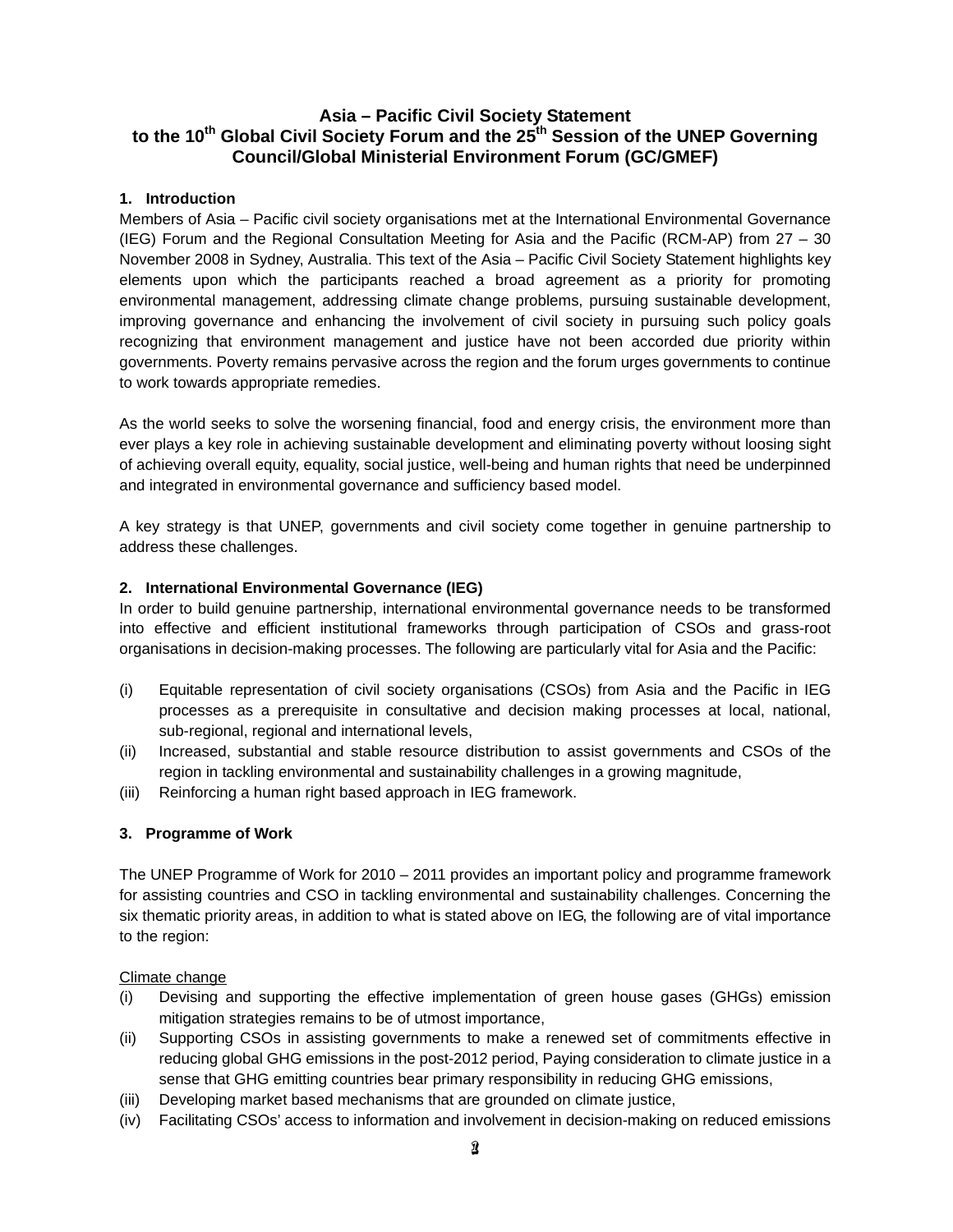from deforestation and forest degradation (REDD).

- (v) Making available adequate funds and appropriate technology for mitigation and adaptation,
- (vi) Reinforcing co-benefits of poverty elimination and community empowerment, and giving special attention to the poor, marginalized communities and small islands countries most vulnerable to climate change impacts,
- (vii) Promoting disclosure and access to information in order for CSOs to play a more proactive role in tackling climate change, and supporting initiatives to develop and expand information networks and demonstration of good practice.

## Resource efficiency and sustainable consumption and production

SCP framework of programme should:

- (i) Assure well-being of all,
- (ii) Ensure equitable consumption opportunities for all,
- (iii) Be adopted based on sufficiency development model,
- (iv) Support policies, measures and activities aimed at the 3Rs (reduce, reuse, recycle), sustainable consumption and production, and resource efficiency,
- (v) Support the participation of CSOs from the region in the UNEP Resource Panel and its related work, and disseminating information on their work to stakeholders in Asia and the Pacific, and
- (vi) Recognize and support innovative projects and activities that demonstrate modes for community actions and business model to promote resource efficiency.

#### Ecosystem services and disasters/conflicts

- (i) Giving balanced consideration to the region's diverse ecosystems and building upon the Millennium Ecosystem Assessment,
- (ii) Supporting the development and application of ecosystem service payment schemes and mechanisms that take into account particular local conditions and full and effective participation of community stakeholder and recognition of free and prior informed consent,
- (iii) Supporting case studies and information sharing on good practice on such ecosystem service payment schemes and mechanisms within the region and with other regions,
- (iv) Supporting capacity building to benefit sharing of ecosystem services and biodiversity at the local level,
- (v) Supporting mechanisms and building partnership for trans-boundary ecosystem management in the region building upon the successful experiences, and
- (vi) Promoting ecosystem management in tandem with climate change mitigation/adaptation, disaster preparedness, mitigation and rehabilitation.

#### Chemical and harmful substances & hazardous wastes

- (i) Assisting CSOs to participate in and support SAICM process and urging governments to adopt and implement the SAICM, and supporting SAICM financial mechanism that provides substantial new and additional funds to developing countries and countries with economies in transition,
- (ii) Promoting the application of precautionary principle, liability and compensation, public participation, right-to-know laws, polluters-pays –principle, no data-no market for sound chemical management,
- (iii) Supporting sustaining, independent, transparent, and participating forums like IFCS,
- (iv) Supporting the ratification and consolidated implementation of all chemicals and waste agreements,
- (v) Promoting the provision of technical an financial support for National Implementation Plans (NIPs) for phasing out POPs including facilitating the prohibition of production and export of chemicals and technologies, when the same are banned within the borders of the exporting countries,
- (vi) Developing a free-standing legal, binding instruments (including a financial mechanism) to address the global mercury challenges,
- (vii) Facilitating effective remediation for chemically contaminated sites (e.g., POPs. Hg, Pb, Cd & other